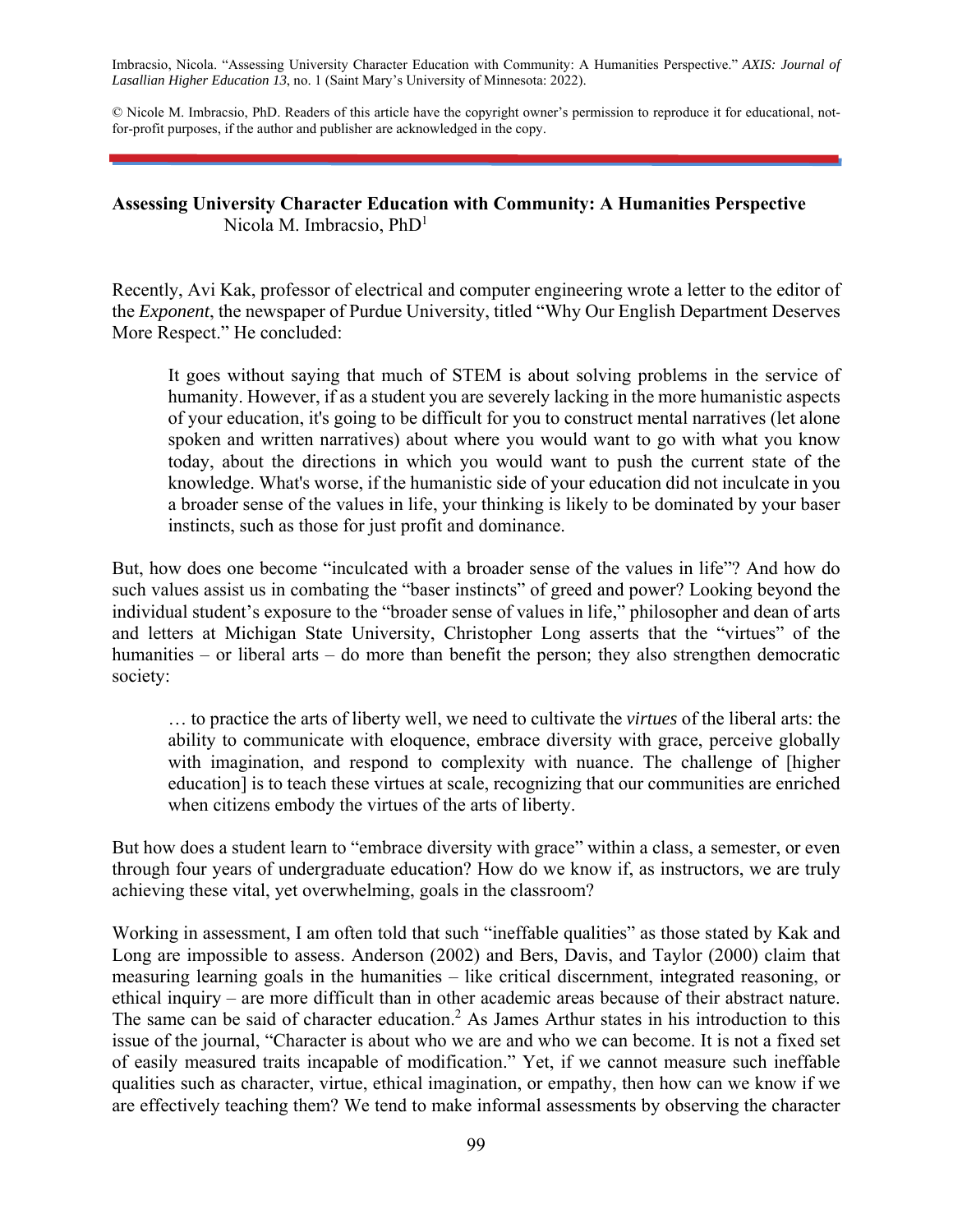(or lack of character) of our friends, family members, and public figures on a daily basis. But is formal, empirical assessment of character also possible?

## **Approaching Character Assessment from a Humanities Perspective**

I believe that formal, empirical assessment of character education is possible. Before I discuss my suggested methods for assessing character, I want to clarify my approach to assessment in general, which is largely inspired by my own training in the humanities as a professor of English Literature turned assessment professional. In this role, I am often met with the resistance of other academics, who claim that true learning is impossible to assess because it is impossible to capture and that trying to collect such evidence of learning could destroy the art of teaching.

This attitude is illustrated most clearly in a scene from Alan Bennett's play, *The History Boys*, which is about a group of teachers preparing a class for the Oxford/ Cambridge entrance exams. At stake in the play is not only what teachers teach – but how they teach it, as the play pits various teachers (and their pedagogical approaches) against one another. At one point, the ambitious headmaster attempts to articulate the approach of the unorthodox methods of one beloved teacher (Hector):

Shall I tell you what is wrong with Hector as a teacher? It isn't that he doesn't produce results. He does. But they are unpredictable and unquantifiable and in the current educational climate that is no use. He may well be doing his job, but there is no method that I know of that enables me to assess the job that he is doing. There is inspiration, certainly, but how do I quantify that?

Here, "inspiration" and the "results" of that inspirational teaching approach are in contrast with "quantifiable" and "useful." But I argue that the inspirational and the assessable are not always opposed and can be complementary; the inspirational need not be "unpredictable," just as the assessable need not be reductive.

My assessment philosophy is often met with skepticism because some academics, like the headmaster from *History Boys,* have very different ideas of what assessment is than I do. For some, assessment is like the figure of Urizen from the English poet William Blake's complex personal mythology. Urizen is depicted in one of Blake's most celebrated designs – he is an old man leaning out from a golden orb, his long, white beard blown by the storm winds of the dark, unformed void. He reaches down with an outstretched compass to measure the solid world below.<sup>3</sup>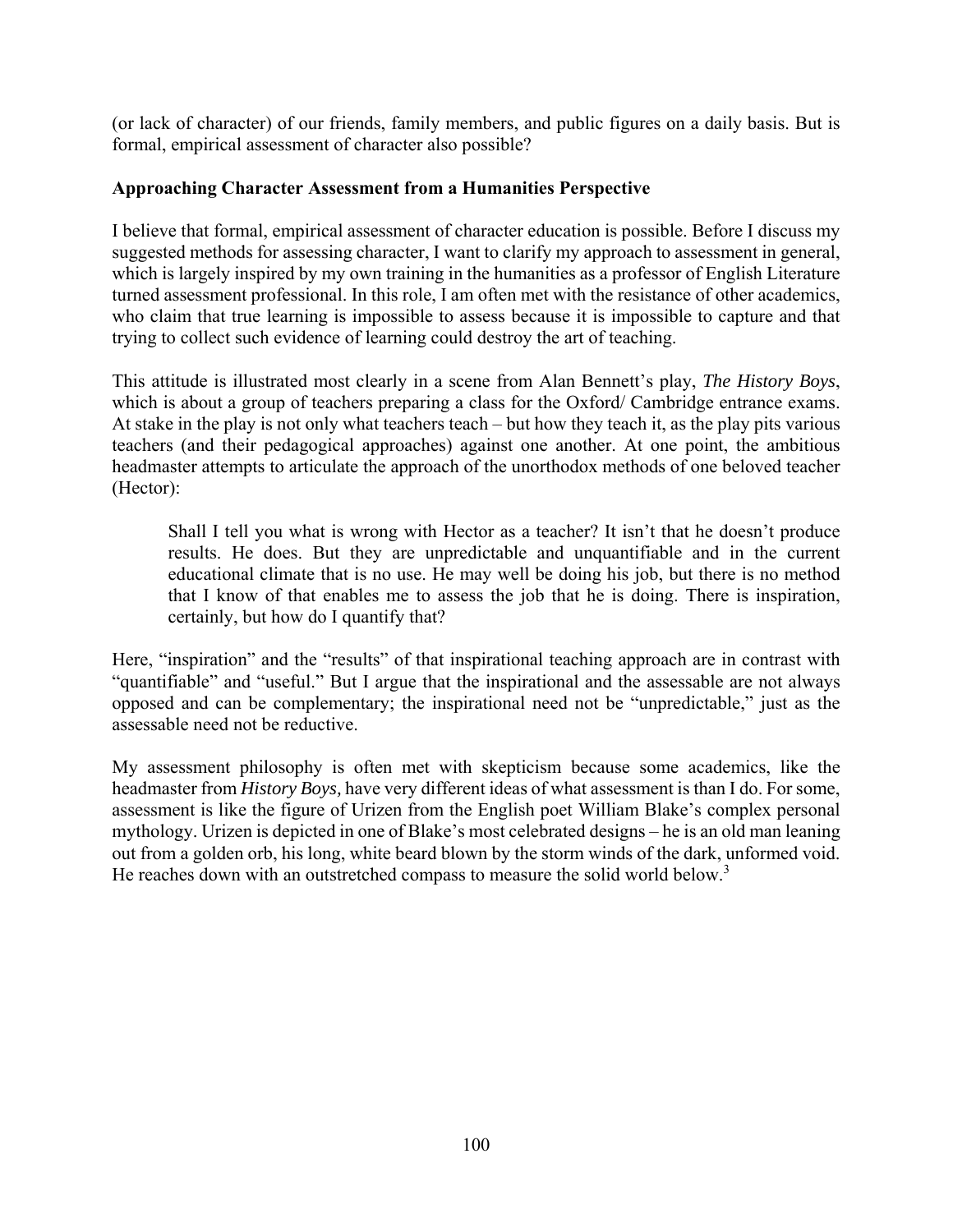

While Blake's Urizen can create, it is through "abstracting, dividing, and only then by becoming blind to what he is creating from" – the golden orb behind him (Higgs, 2021). For Blake, Urizen is the personification of obsessive Reason, a representation of the rationalist and materialist philosophy of the artist's Enlightenment Age, which, according to Blake, corrupts humanity's natural ability (divinely given) to see things in their true essence. So, in his attempt to compass the void, Urizen tries to measure and constrain the infinite. Learning assessment in higher education, as a field operating in the traditions of Reason, created the conditions under which academics are bound to approach assessment as a Urizen. Endeavors designed to measure ineffable qualities in order to quantify them and, thereby, destroy their generative nature becoming limiting and repressive. Or, even worse, assessment to some means ignoring these sublime qualities all together in order to focus on what is truly measurable – finite, predictable data.

As I see it, assessment of ineffable qualities, especially a quality as important as character, provides an opportunity to challenge ourselves to resist the Urizen-nature of traditional assessment practices that attempt to quantify the unquantifiable, and instead focus on methods for measuring what truly matters in our classrooms and communities. We can only do this if we change *how* we measure character and virtue. Indeed, we need not change *what* we measure. As the headmaster from *The History Boys* says, "there is no method that I know of that enables me to assess the job that he is doing" – my suggestion would be to *change the method,* which is what I set out here. In order to encourage that change, I invite those who are apprehensive about assessing character (or any such nuanced outcome) to remember that "assessment" comes from the Latin verb "*assidere*," which means "to sit with." This word origin implies that engaging in assessment means that the instructor sits *with* the learner; assessment is something instructors do *with* students, not *to* students. It is this collaborative, community-informed approach that I propose for assessing character education.

### **The Value of Assessing Character via Community: Flourishing of Self** *and Others*

According to VanderWeele, there are a few reasons why character assessment is so important, including ascertaining programmatic effectiveness, and guiding future character programs. In addition to these, VanderWeele notes the importance of character assessment to "promote character formation, which may in turn lead to improvement in various other aspects of health and welling, of flourishing" (p. 2). He elaborates that, "The empirical assessment of character can help enliven and promote discussions around character and its importance in daily life" (p. 2). In other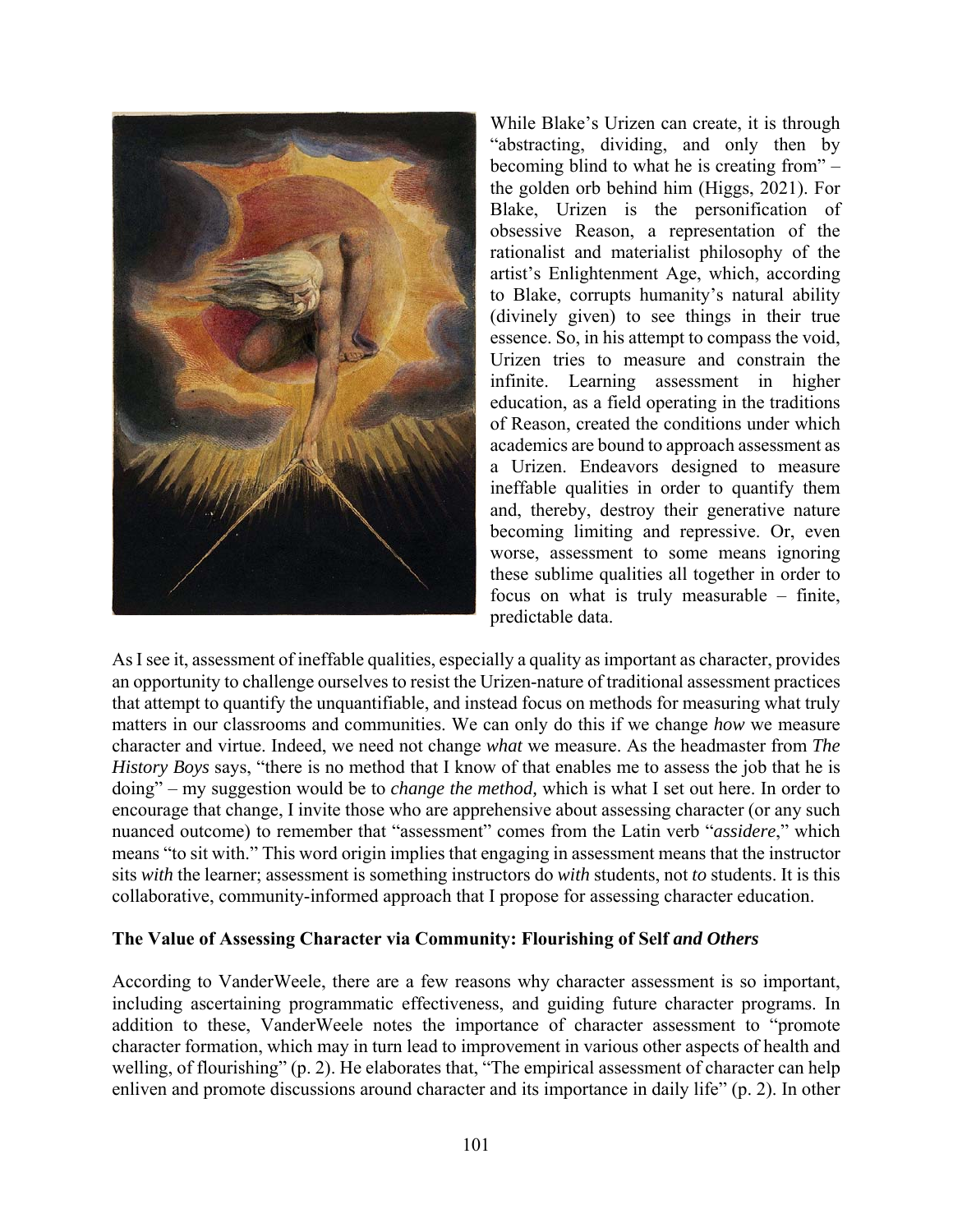words, an understanding of how character affects other aspects of wellbeing – such as health, relationships, and a sense of purpose or meaning – may in turn convince others of the importance of character and studying character formation. I add to this list of justifications for assessing character the need to ascertain the impact of character on community.

In the classical understanding, good character or virtue was thought not only to contribute to personal wellbeing, but to comprise the essential basis of well-being (Aristotle, 1980; Plato, 1992). Living a virtuous life was sought for its own sake. One of the many contemporary criticisms of character education is its tendency to focus on individual growth and progress without addressing societal influences and challenges to such growth (Kristjansson, 2013). However, we must remember that Aristotle himself believed that the "good life" was only possible in the community of society. Therefore, we must consider that character shapes not only one's own well-being, but also that of others. There is experimental evidence that acts of goodwill can have social "spillover" that encourages others to similarly act altruistically (Fowler & Christakis, 2010; VanderWeele & Christakis, 2019; Foot, 2003). If virtue promotes the well-being of others and the common good, it is ethically imperative for us to engage in the assessment of character formation in order to understand and articulate the contribution that character can have on the flourishing of both the individual and community.

# **How to Assess Character: Beyond Self-Report**

### *Indirect Assessments of Character*

The most obvious challenge of assessing character is that most attempts to do so involve indirect assessments (i.e., the self-report). Obviously, our capacity to authentically and honestly assess ourselves – especially our character – is limited by a number of factors, which often lead to either an inflated view of our goodness or an equally hyperbolic dismissal of our virtues. Nevertheless, this does not mean that there is no benefit of self-reflection or that self-evaluations are meaningless. Participants in character surveys will often reflect on their own lives, and such reflection may motivate change to improve character. Scholars have outlined several approaches assessors can take that may mitigate the biases of the self-report (VanderWeele, 2021; Wright et al., 2020).

The self-reporting nature of character assessments most often has a built-in self-centeredness (VanderWeele, 2021; Wright et al., 2020). Drawing upon current social science research practices that attempt to measure psychometrics in longitudinal studies, standard character assessments often collect data on a cohort of individuals over time. Outcomes on those unique individuals are assessed, but they are not assessed on other individuals in that person's community. In other words, most character assessments aim to assess the impact of one's behavior on oneself – but not others. One way to change this method would be to assess outcome data on members of an individual's community – family, friends, coworkers, and classmates – along with the self-assessment instruments. Since research indicates that self-assessed and other-assessed responses to a person's character are often surprisingly strongly correlated (Fowers, 2014; Helzer et al., 2014; Vazir, 2010; Vazire and Mehl, 2008), such assessments (when correlated with the self-report) could lead to a better understanding of individual character growth and progress. This approach to character assessment could potentially provide data yet to be captured on the effects of character on promoting community wellbeing.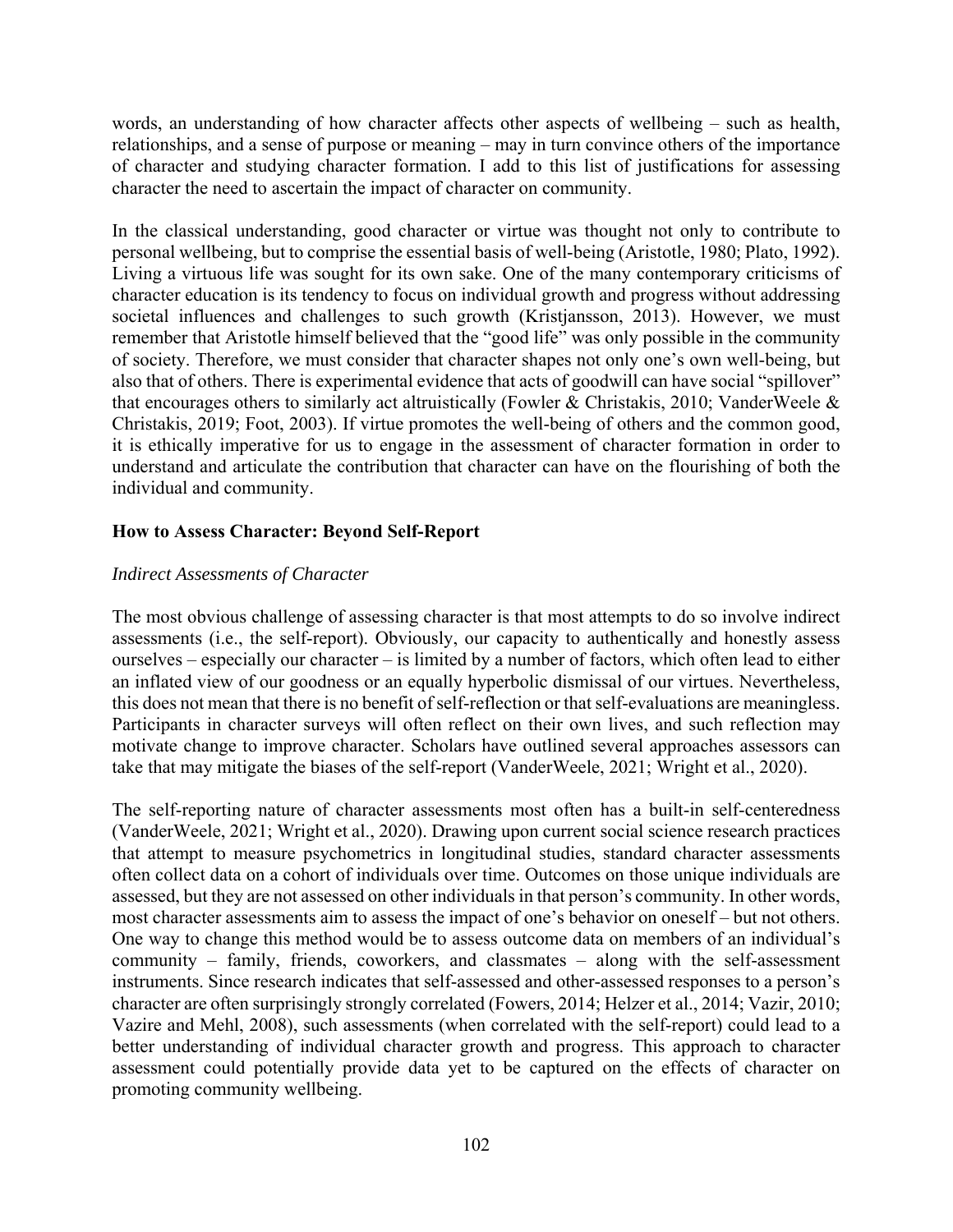Along with using others to assess character outcomes, self-reporting instruments could be revised to shift the endemic "self-centered" focus. For example, rather than a respondent being asked to report upon their expressions of specific aspects of character, such as "perseverance" or gratitude," respondents might be asked to state what others would say about them. This approach may result in a somewhat more objective self-assessment in that it helps respondents take the perspective of others (itself, a virtue). Asking the same question for various "levels" of intimacy (parent, sibling, close friend, spouse, coworker, classmate, etc.) would help excavate the nuanced layers of character that manifest over time and in relationship to others.

#### *Direct Assessments of Character*

While the most common assessments of character involve indirect assessments, there are also direct assessments of character that can be performed to either support or challenge self-reporting character assessment. For example, collecting information on an individual's charitable giving, volunteering, or civic engagement could provide additional data on how the individual's character impacts their community. While this data collection is simple enough, there are other more exciting methods of direct character assessment.

One method of direct assessment that is often underused is role-playing activities or constructed scenarios, where character can be assessed directly through outside observation of the participant's behaviors.<sup>1</sup> While there is scant literature on role-playing assessment in character education, simulations are commonly used in social work and nursing training. Role-playing scenarios that invite students to act in reaction to complex ethical quandaries allow not only for instructor/ facilitator assessment of a student, but also provide space for peer-to-peer assessment, thereby gaining a sense of community impact of character development. Such scenarios can also be administered by presenting students with constructed situations for them to engage with – clips from a film, or excerpts from fiction – that ask them to use their ethical imaginations, practice moral wisdom, or evaluate others' characters, drawing upon their own understandings of virtues.

One drawback of these role-playing, constructed scenarios is that they often involve high-stakes, exceptional situations. Conversations (both classical and contemporary) around character and moral behavior point to how "living a moral, constructive life is defined by a weighted sum of countless individual, morally relevant behaviors enacted day in and day out" not just a single, defining, moment (Tangney, Stuewig, & Mashek 2007). So how does one assess and measure these everyday moral behaviors? One innovative study uses Electronically Activated Recorders (EAR) – a digital audio-recorder that intermittently samples snippets of ambient sounds from people's environments – and examines the consistency and stability of these moral behaviors (Bollich et al. 2016). In this study, participants wore an EAR over one or two weekends. Audio files were coded for everyday moral behaviors (e.g., showing sympathy, gratitude) and morallyneutral comparison language behaviors (e.g., use of prepositions, articles). Results indicate that stable individual differences in moral behavior can be systematically observed in daily life.

While this study cannot necessarily be replicated widely, the results can be applied in other ways: recording conversations before class begins, or during small group discussion. More importantly, by bringing the study of morality into the real world where moral behaviors naturally occur, this study inspires questions that can be asked of our other assessment approaches, such as: do moral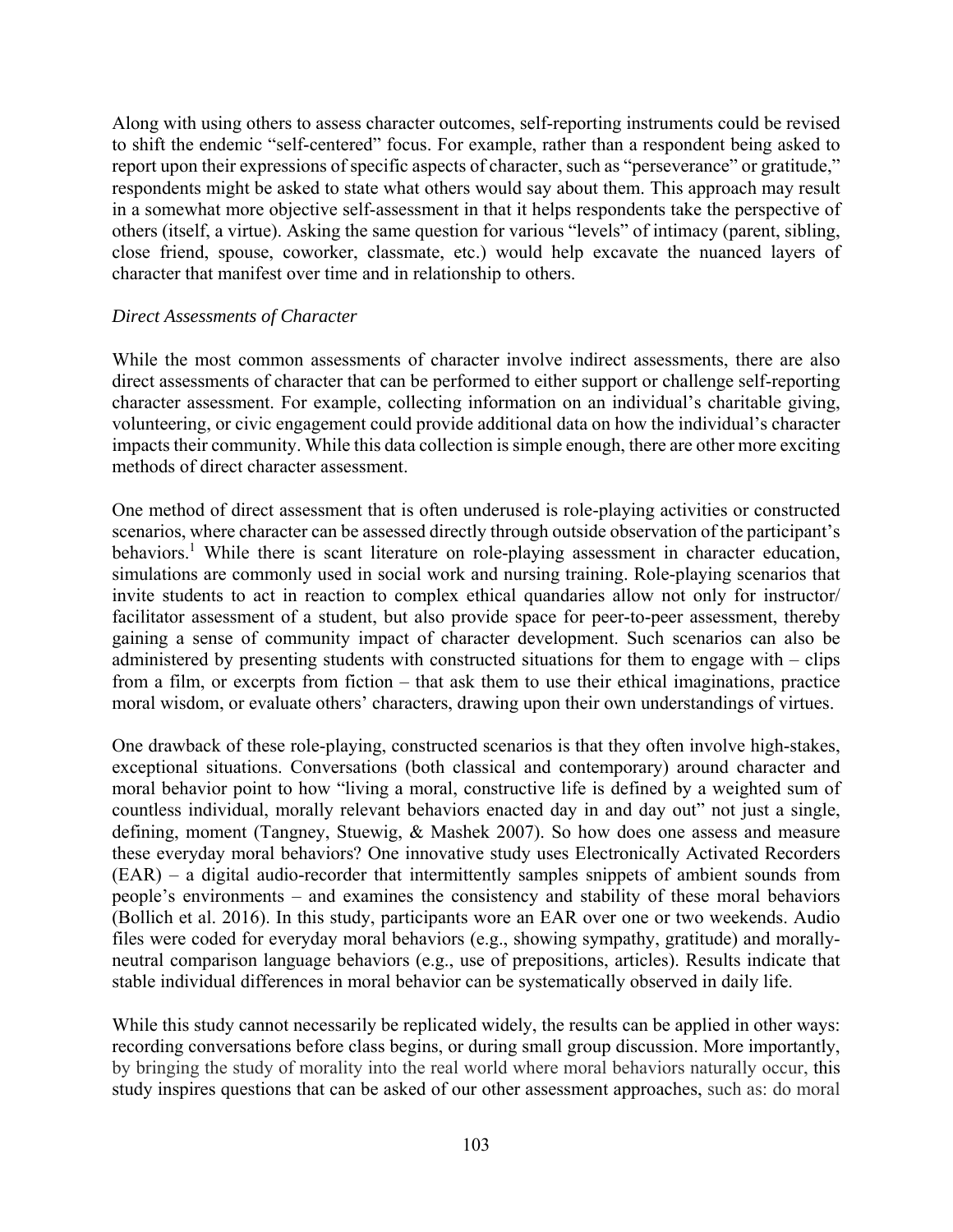behaviors alter as they occur across different settings (home, work, social interactions)? Is there a cross-situational consistency of moral behaviors for certain individuals and not for others? How can our current assessments of character – especially when situated within a community – speak to the diverse social contexts that people inhabit? While the Bollich study focuses on the recorded audio of the study participants, there is no coding of others who are in relationship with the study participants. In other words, how do specific words of praise, gratitude, or affection impact others within the community of the participant?

Each of these approaches to character assessment has advantages and disadvantages. They can be tedious and expensive to arrange and coordinate and difficult to repeatedly distribute over time. However, each of them potentially provides inspiration for others on how they may move forward within their own resources to innovate alternative assessments that use community to help supplement, support, or challenge self-reported character assessment. While there are numerous challenges in assessing character, it is important to face those challenges and navigate them because character itself is constitutive to both individual and community flourishing.

As this issue of *AXIS: Journal of Lasallian Higher Education* considers character education in theory and practice within higher education, there is an important need for assessment to be part of that conversation. We measure what we value, even if its value exceeds what we can measure. This is because what we measure influences what we discuss, what we study, what we aim for, and the policies we put in place. However, if what we value is seemingly impossible to measure, we should not change *what* we are measuring – we should change *how* we are measuring it. In this way, the very act of assessing character through community can encourage future discussions on the role and importance of character for both individuals and society. Rather than taking the approach of Blake's Urizen – attempting to measure and contain the ineffable with tools of reason – perhaps instead we should be inspired by Blake's own "two-fold vision." As a poetic mystic, Blake was opposed to the scientific mode of passive, supposedly objective, observation of the world. He thought such a myopic approach self-fulfilling – what he called the "single vision": we see what we expect to see. He understood implicit bias before there was a name for it: "A fool sees not the same tree that a wise man sees."<sup>4</sup> Blake encouraged others to attempt to view things using a "double-vision," using both their inner (objective) and outward (creative) vision:

For double the vision my Eyes do see And a double vision is always with me With my inward Eye 'tis an old Man grey With my outward a Thistle across my way.<sup>5</sup>

For Blake, humans have a capacity to use their imagination to see things in their true essence, and this power of imagination is a divine quality by which God manifests himself in humans. It is this double-vision – this new way of looking – that I assert as an integral part for developing innovative and responsive assessment instruments that allow us to see the "true essence" of the often-ineffable work in character education.

And twofold Always, May God us keep From Single vision & Newtons sleep.<sup>6</sup>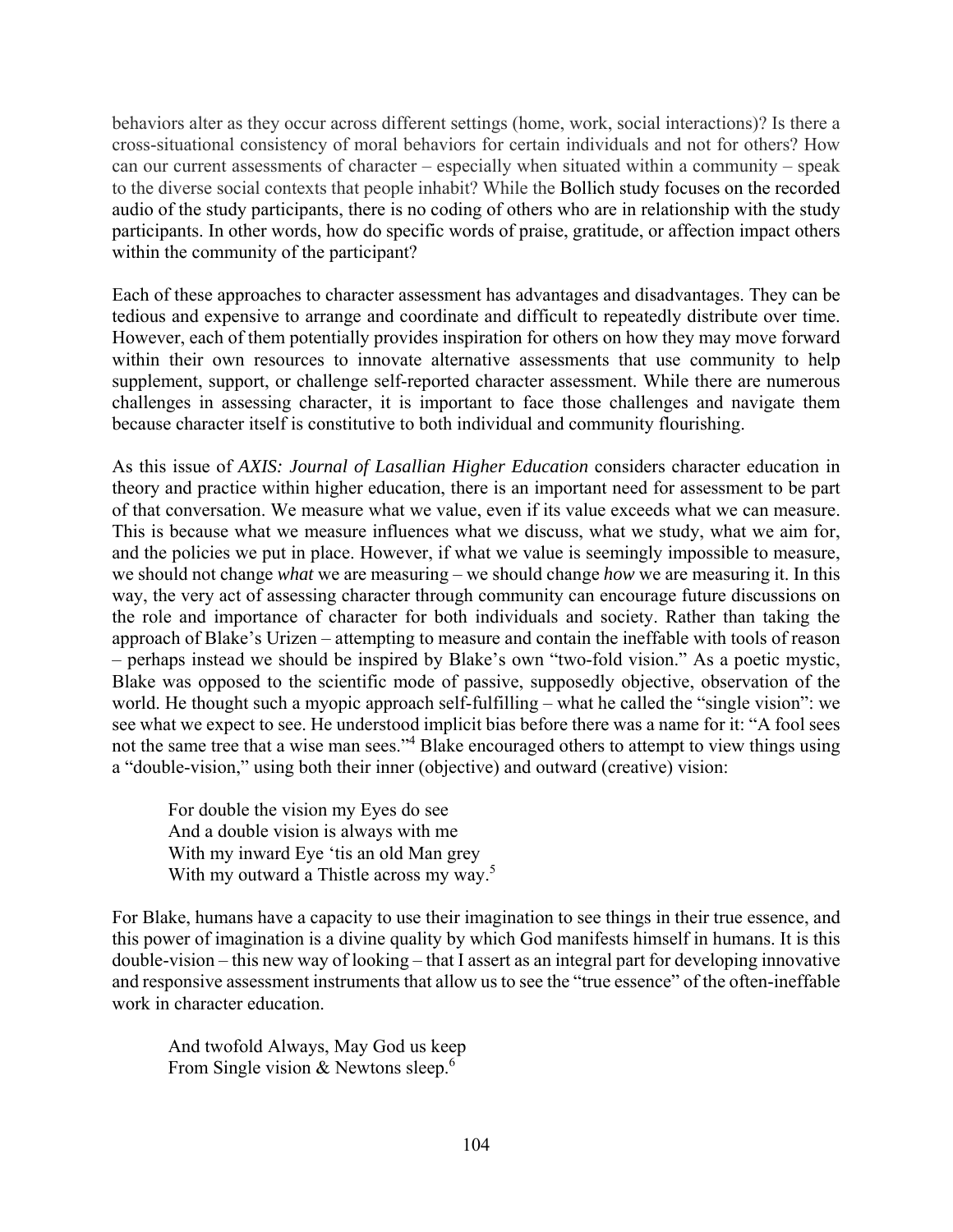### **References**

Anderson, D. (2002). "Humanities education: Can we teach without apologizing?" *Journal of General Education*, *51*(2), 127-43.

Aristotle (1980). *The Nichomachean Ethics* (D. Ross, Trans. & J. L. Ackrill & J.O. Urmson, Eds.). Oxford University Press.

Bennett, Alan (2004). *The History Boys*. New York: Faber.

Bers, T. H., Davis, B. D., & Taylor, B. (2000). "The use of syllabi in assessments: Unobtrusive indicators and tools for faculty development." *Assessment Update*, *12*(3), 4-7.

Blake, William. *The Poetical Works of William Blake,* ed. by John Sampson. London, New York: Oxford University Press, 1908.

Bollich, Kathryn L., John M. Dorris, Simine Vazire, Charles L. Raison, Joshua J. Jackson, and Matthias R. Mehl. (2016). "Eavesdropping on Character: Assessing Everyday Moral Behaviors." *Journal of Research in Personality*, 61: 15-21.

Brottman, M. (2009). "Learning to hate learning objectives." *Chronicle of Higher Education*, *53*(17).

Foot, P (2003). *Natural Goodness*. Clarendon Press.

Fowers, B. J. (2014). "Toward Programmatic Research on Virtue Assessment: Challenges and Prospects." *Theory and Research in Education*, 12(3): 309-328.

Fowler, J. H. & Christakis, N. A. (2010). "Cooperative Behavior Cascades in Human Social Networks." *Proceedings of the National Academy of Science of the United States of America*, 107 (12): 5334-38.

Glenn, D. (2010, September 7). "Assessment projects from hell." *Measuring Stick* [blog], *Chronicle of Higher Education.* 

Helzer, E. G., R. M. Furr, A. Hawkins, M. Barranti, L. E. R. Blackie, & W. Fleeson (2014). "Agreement on Perception of Moral Character," *Personality and Social Psychology Bulletin*, 40 (12): 1698-1710.

Heiland, Donna. "Approaching the Ineffable: Flow, Sublimity, and Student Learning" (115-132) in *Literary Study, Measurement, and the Sublime: Disciplinary Assessment*. Teagle Foundation. 2011.

Higgs, John (2021). *William Blake vs. The World.* London: Weidenfeld & Nicholson.

Kak, Avi (2021). "Why our English department deserves more respect." *The Exponent*.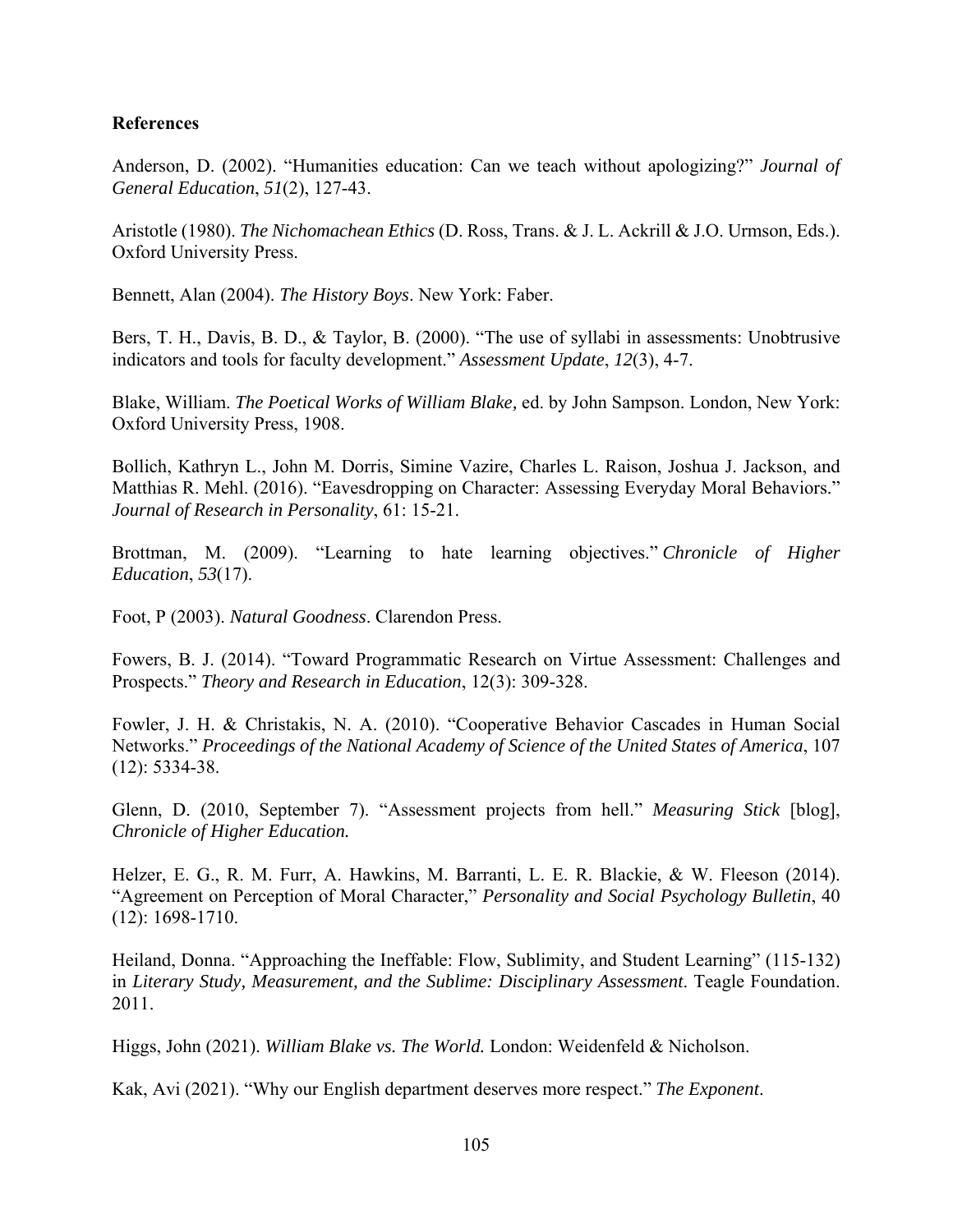Kristjansson, Kristjan (2013). "Ten Myths about Character, Virtue and Virtue Education – Plus Three Well-Founded Misgivings." *British Journal of Educational Studies*. 61(3): 269-287.

Long, Christopher P. (2016) "The Liberal Arts Endeavor." *The Journal of General Education* 65(1): v–vii.

Rohrbacher, Chad. "Humanities Professors' Conceptions of Assessment: A Case Study." *The Journal of General Education* 66, no. 1–2 (2017): 17-41.

Strohmetz, David B. and Anne A. Skleder (1992). "The Use of Role-Play in Teaching Research Ethics: A Validation Study." *Teaching of Psychology* 19 (2): 106-8.

Tangney, J., J. Stuewig, & D. J. Mashek. "Moral Emotions and Moral Behavior." *Annual Review of Psychology*, 58 (2007): 345-372.

VanderWeele, Tyler J. (2021). "The Importance, Opportunities, and Challenges of Empirically Assessing Character for the Promotion of Flourishing." *Journal of Education*: 1-11.

Vazire, Simine. "Who Knows What About a Person? The Self-Other Knowledge Asymmetry (SOKA) Model." *Journal of Personality and Social Psychology*, 98 (2010): 281-300.

Vazire, Simine and Matthias R. Mehl, "Knowing Me, Knowing You: The Accuracy and Unique Predictive Validity of Self-Ratings and Other-Ratings of Daily Behavior." *Journal of Personality and Social Psychology* 95 (2008): 1202-16.

David I. Walker, Michael P. Roberts & Kristján Kristjánsson. "Towards a New Era of Character Education in Theory and in Practice." *Educational Review*, 67:1 (2015): 79-96.

Wright, J. C., M. T. Warren, & N. E. Snow (2020). *Understanding Virtue: Theory and Measurement.* Oxford University Press.

# **Endnotes**

1. Nicola M. Imbracsio is the Director Curriculum and Assessment at Saint Mary's University of Minnesota, overseeing curriculum development and assessment of student learning in both undergraduate and graduate programs. She works with individual programs to create new curriculum, reinvigorate current curriculum, and engage in assessment and program review. Prior to coming to Saint Mary's, Nicola was the Assessment Director for Integrated Studies in the Arts and Humanities at Michigan State University—the R1's integrated general education program—where she administered the program, supporting faculty development, assessment, and curriculum development. She also taught within the program, offering interdisciplinary humanities courses spanning topics such as the plague, witchcraft, and fairytales. She holds her Ph.D. in English literature (specifically, Early Modern English Drama) from the University of New Hampshire and her MFA in Applied Theatre from Emerson College.